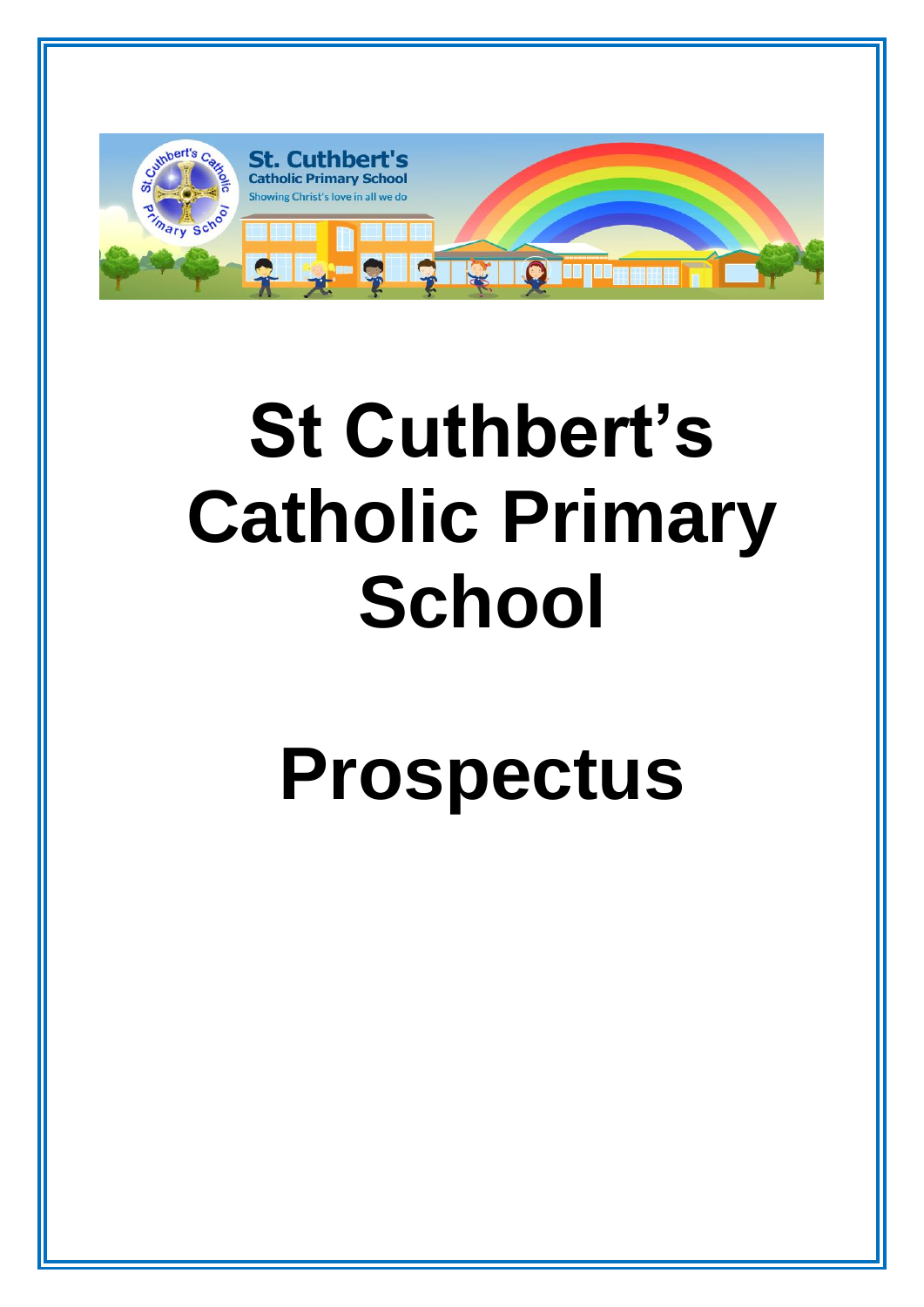# **St Cuthbert's Mission**

God made us all unique To learn, live and grow To show care, concern and friendship To be the best we can Showing Christ's love in all we do.

## **All prayers begin with the Sign of the Cross and end in Amen.**

## *St Cuthbert's School Prayer*

Let us pray for friendship in our school. May we live happily and joyfully with each other. Let there be care and concern in all our friendships. Let us remember that a school is only as good as the people in it.

Dear God, help us to make our school a place where people feel welcome, content and secure. Amen

## **Prayer before meals**

Bless us O God, as we sit together Bless the food we eat today Bless the hands that made the food, Bless us, O God Amen.

## **Prayer at the end of the day**

God our Father, We have come to say Thank you for your love today. Thank you for my family And all the friends you give to me. Guard me in the dark of night And in the morning. Amen.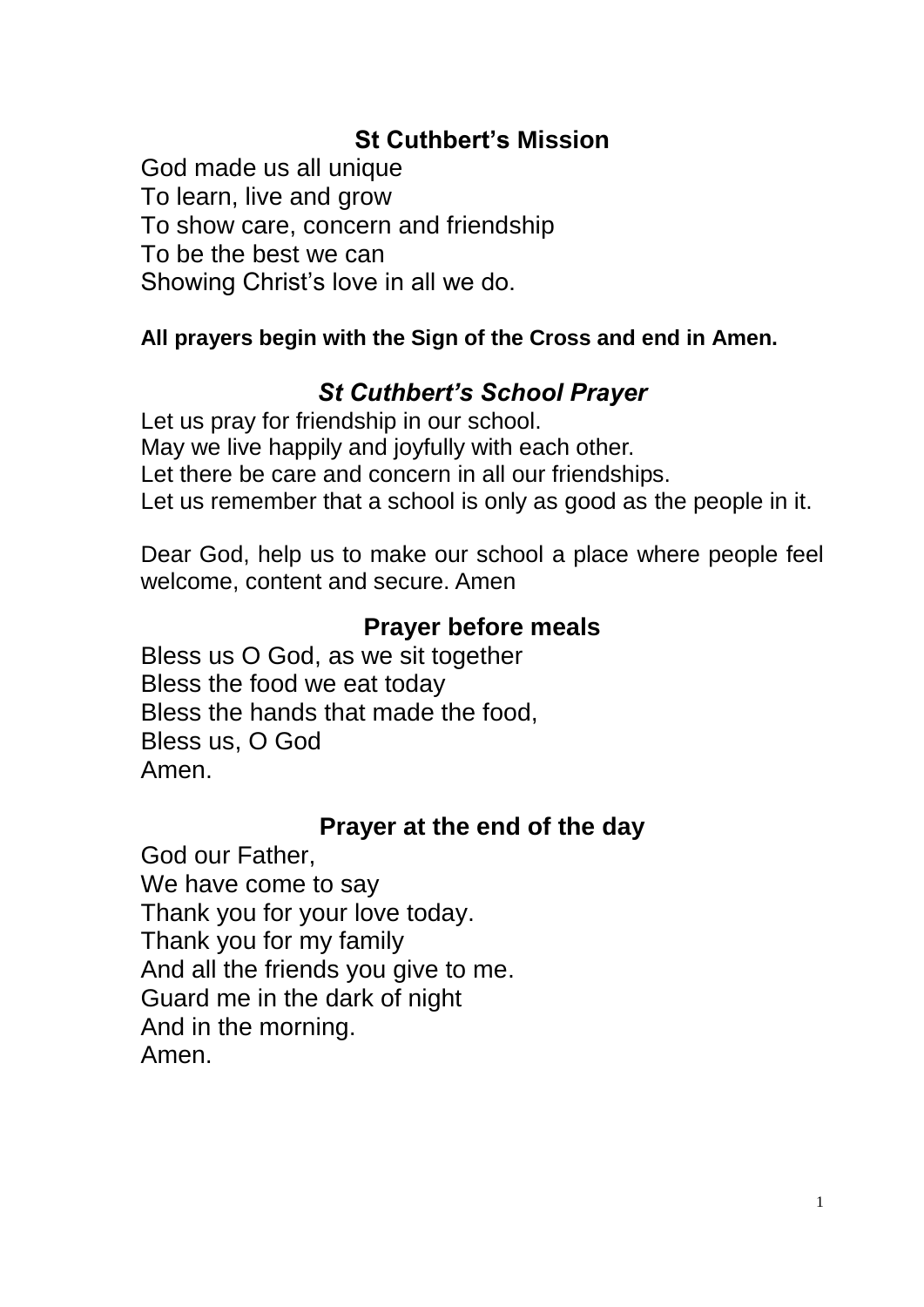## **Introduction from the Chair of Governors**

Dear Parents and Carers,

Thank you for considering sending your child to St. Cuthbert's Catholic Primary School. I take great personal pleasure in introducing this brochure. In my opinion, St Cuthbert's provides the very highest level of education to all of its pupils.

Our school is rooted in the Catholic Faith and as such we consider that every child is a gift from God. We encourage every child who comes to St. Cuthbert's to grow academically, physically, emotionally and morally so that they develop into a welleducated and rounded individual. Our pupils are also encouraged to take an active part in the Catholic life of our school so that they also grow spiritually and with an understanding of how precious they are in the eyes of God.

Our teaching and support staff will strive to ensure that your child is provided with the best possible start to their educational life. They are all devoted to the ethos and aims of the school and work extremely hard in delivering a vibrant and engaging curriculum to the very highest of standards.

If you choose our school, I am sure that you will be delighted to watch your child grow into a happy, mature and considerate young adult.

God bless and thank you.

Mr David Hastie

Chair of Governors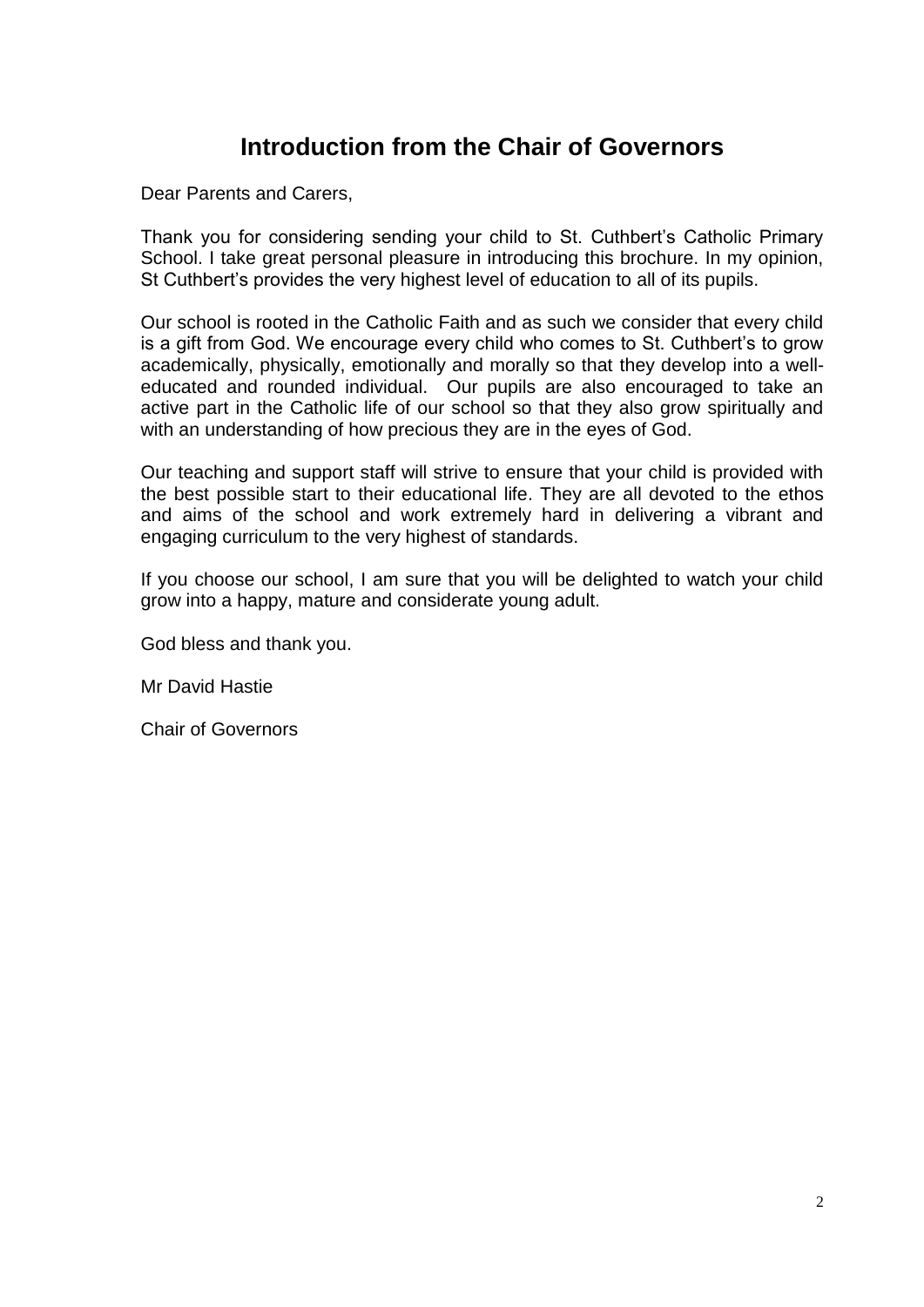## **Welcome and Introduction from the Head Teacher**

Dear Parents/Carers,

Welcome to St Cuthbert's Catholic Primary School.

St Cuthbert's is a very happy and welcoming place, where the needs of all of our children are central to our educational philosophy. As a Catholic school, we aim to develop the social, cultural, intellectual, aesthetic, physical, moral and spiritual attributes of each and every child in our care. The pursuit of excellence is at the heart of our Catholic school and forms an integral part of the education we offer which enables all pupils to develop their talents to their full potential as a unique person made in God's image.

We fully recognise the fact that, as a parent or carer, you are the first educator of your child at home and an essential partner in the educational process once your child begins school and we place great value on the support we receive from parents in so many different ways. Working in partnership with parents and carers, we will do our utmost to support your understanding of the education your child is receiving by regularly inviting you into school to discuss his or her progress and by keeping you well informed on any new ideas and initiatives or ways in which you can help your child at home.

We are all very proud of our highly successful school and every member of our thriving school community. We believe that St Cuthbert's is a very special place and the positive relationships we develop with our children and their families enable us to create our distinctive Catholic ethos.

We are all looking forward to another successful year at St Cuthbert's where, I am sure, there will be many challenges, exciting opportunities and fantastic times ahead. I know that by working together in partnership with the governors, the school and the home, each and every child in our school community will achieve the very best that they can during their primary school years preparing them for an excellent start to high school.

Please visit our school website for more information.

**[www.stcuthbertsk.newcastle.sch.uk](http://www.stcuthbertsk.newcastle.sch.uk/)**

Mrs Anne Bullerwell Headteacher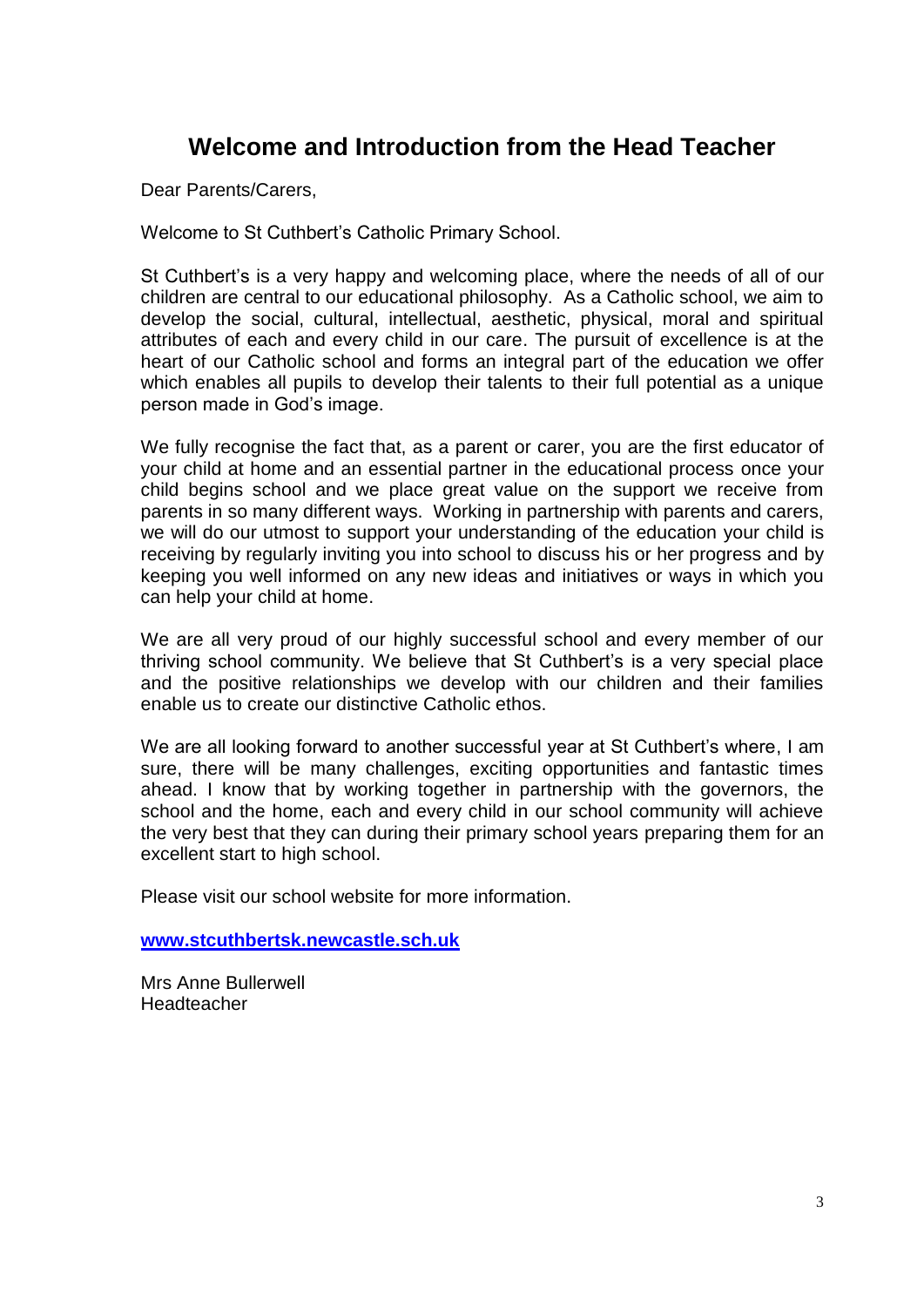# **The School**

St. Cuthbert's Catholic Primary School Balmain Road North Kenton Newcastle upon Tyne NE3 3QR

Telephone: 0191 286 0129<br>Fax: 0191 286 4076 0191 286 4076 Email: [admin@stcuthbertsk.newcastle.sch.uk](mailto:admin@stcuthbertsk.newcastle.sch.uk) Website: <u>[www.stcuthbertsk.newcastle.sch.uk](http://www.stcuthbertsk.newcastle.sch.uk/)</u>

**Headteacher:** Mrs Anne Bullerwell

Deputy Headteacher: Mrs Lucy Clarke

Assistant Headteacher: Mrs Carolyn Fergsuon

Early Years Leader: Mrs Lucy Marley

SENCo: Mrs Lindsey Roberts

School Business Manager: Mrs Liz Summerson

## **Local Education Authority**

City of Newcastle upon Tyne Education Service Civic Centre Barras Bridge Newcastle upon Tyne NE1 8PU

#### **Telephone:** 0191 278 7878

The information contained in this brochure was correct at the time of publication. If you require any information that is not included in the brochure, please do not hesitate to contact the Head Teacher.

The Head Teacher, Governors and LEA reserve the right to make amendments.

#### **Chair and Correspondent Governor:**

Mr David Hastie C/o St. Cuthbert's Catholic Primary School Balmain Road North Kenton Newcastle upon Tyne NE3 3QR

#### **Useful Telephone Numbers:**

0789 045 2279 – St Cuthbert's Playgroup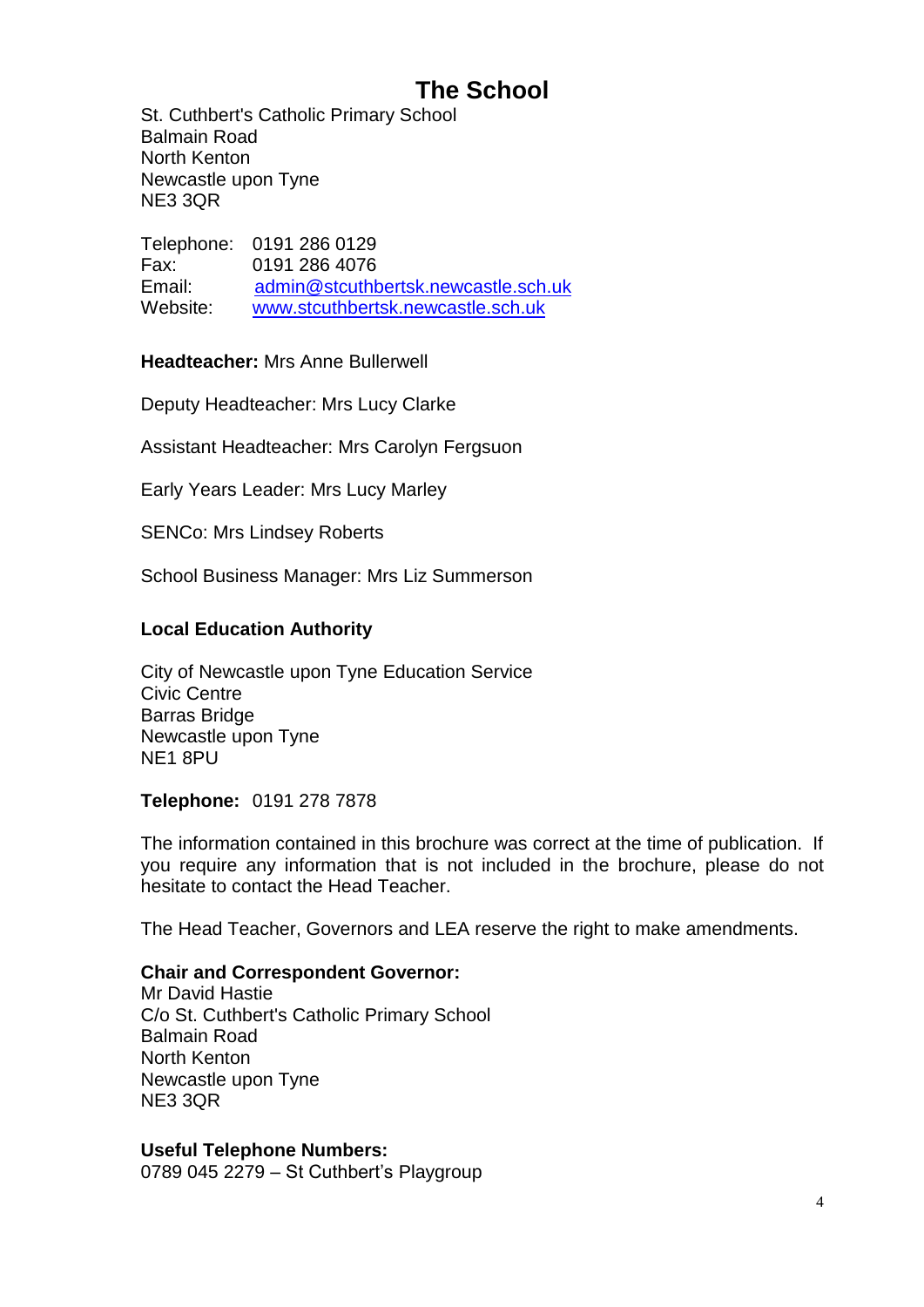## **General Information**

St. Cuthbert's Catholic Primary School is situated in Kenton, Newcastle upon Tyne. The school draws from a wide catchment area and enjoys a good social mix. Children who attend St Cuthbert's are mainly drawn from the following areas: Fawdon, Kingston Park, Montagu, Coxlodge and Kenton Estates.

The building was originally designed to accommodate a large number of children from a developing area, and is therefore generously provided with rooms and halls. The doors of St. Cuthbert's were opened on 1<sup>st</sup> September 1956. Until 1981, the school consisted of two separate schools, but in 1981 the two schools were merged. In 1977 a Nursery Unit was opened utilising two of the Key Stage 1 Classrooms.

The Key Stage 1 children are accommodated in a single storey building, with access to their own hall, playground and field. The Key Stage 2 children are housed in a two-storey building linked to the Key Stage 1 Department through connecting halls. The children have access to their own hall which is also used as a dining room. The school buildings are surrounded by gardens and grassed areas and a new Forest School area which is still under development.

In recent years, a library and ICT Suite have been established on the ground floor, for use by children throughout the school. On the upper floor, in the area above the main entrance to the school, we have a and a chapel for the use of the staff, children and the parish community.

In September 1994, a playgroup was established within school. We also have a Breakfast Club each morning from 8am and an After School Club which runs until 6pm. Details are available from the school office.

We offer a wide range of after school activities, including drama, music, dancing, sports, art and homework clubs.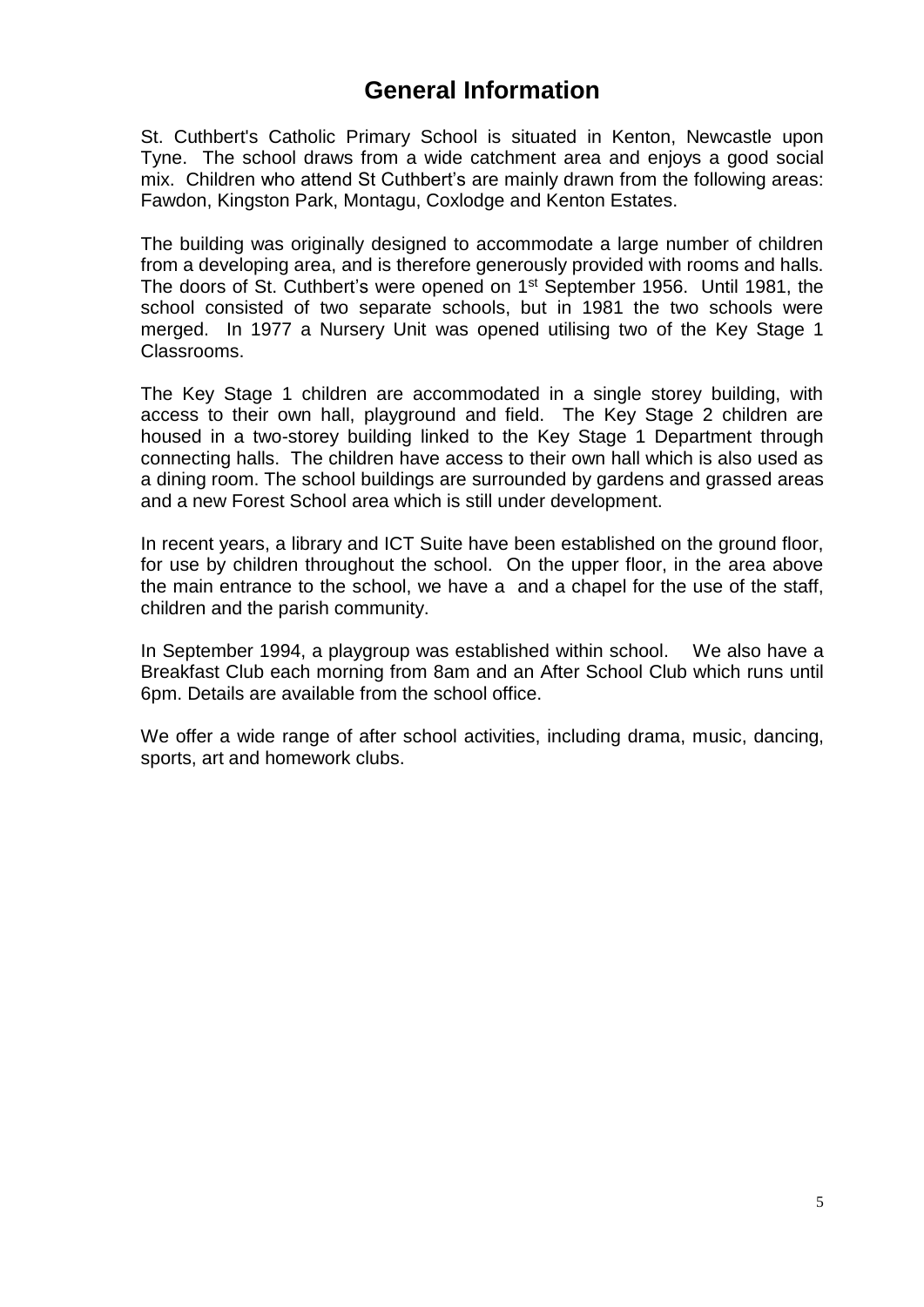# **Child Protection Statement**

St Cuthbert's Catholic Primary School recognises our moral and statutory responsibility to safeguard and promote the welfare of all pupils. We will endeavour to provide a safe and welcoming environment where children are respected and valued. We will be alert to the signs of abuse and maltreatment and will follow our procedures to ensure that children receive effective support, protection and justice.

The procedures contained in this policy apply to all staff and governors and are consistent with those of the Local Safeguarding Children Board.

### **Core principles**

This policy is one of a series in the school's integrated safeguarding portfolio. Our core safeguarding principles are as follows.

- The school's responsibility to safeguard and promote the welfare of children is of paramount importance.
- Safer children make more successful learners.
- Representatives of the whole school community of pupils, parents, staff and governors will be involved in policy development and review.
- Policies will be reviewed annually, unless an incident or new legislation or guidance suggest the need for an interim review.

The statement and core principles demonstrate the school's understanding that to carry out its role effectively it must:

- Give priority to the welfare of the child
- Understand the importance of respect
- Recognise the relationship between safety and learning
- Value the opinions and contributions of the whole school community
- Ensure staff are appropriately trained
- Develop and maintain effective procedures
- Comply with the prevailing legislation and consider prevailing guidance.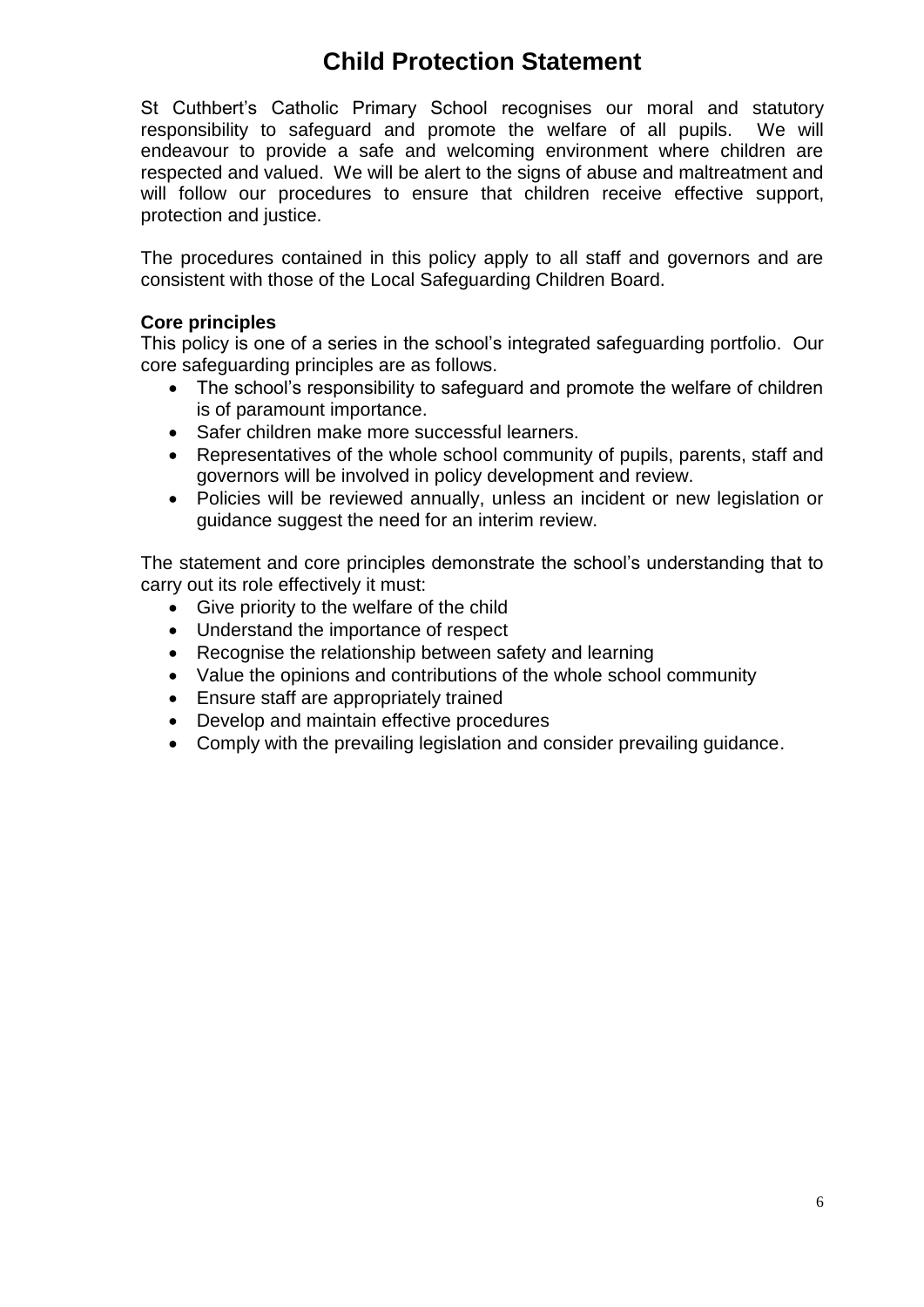## **Safeguarding Children Statement**

This school is committed to safeguarding and promoting the welfare of children and expects all staff and volunteers to share this commitment.

This means that we have a Child Protection Policy and procedures in place which we refer to in our prospectus. All staff (including supply staff, volunteers and governors) must ensure that they are aware of these procedures. Parents and carers are welcome to read the Policy on request. It is also available on our website.

Sometimes we may need to share information and work in partnership with other agencies when there are concerns about a child's welfare. We will ensure that our concerns about our pupils are discussed with his/her parents/carers first unless we have reason to believe that such a move would be contrary to the child's welfare.

Our Designated Person(s) are:

*Anne Bullerwell (Headteacher)*

*David Hastie (Chair of Governors)*

*Lucy Clarke (Deputy Headteacher)*

*Carolyn Ferguson (Assistant Headteacher)*

*Lucy Marley (Early Years Leader)*

If you are concerned about a child's welfare, please record your concern, and any observations or conversation heard, and report to one of the Designated Persons as soon as possible the same day. Do NOT conduct your own investigation. Please treat any concerns as confidential.

If your concerns relate to the actions or behaviour of a member of staff (which could suggest that s/he is unsuitable to work with children) then you should report this to one of the Designated Persons in confidence, who will refer the matter to the Head Teacher (or the Chair of Governors if the concern relates to the Head Teacher) – who will consider what action to take.

St Cuthbert's staff records all safeguarding and child protection information on an electronic system: Child Protection Online Management System (CPOMS).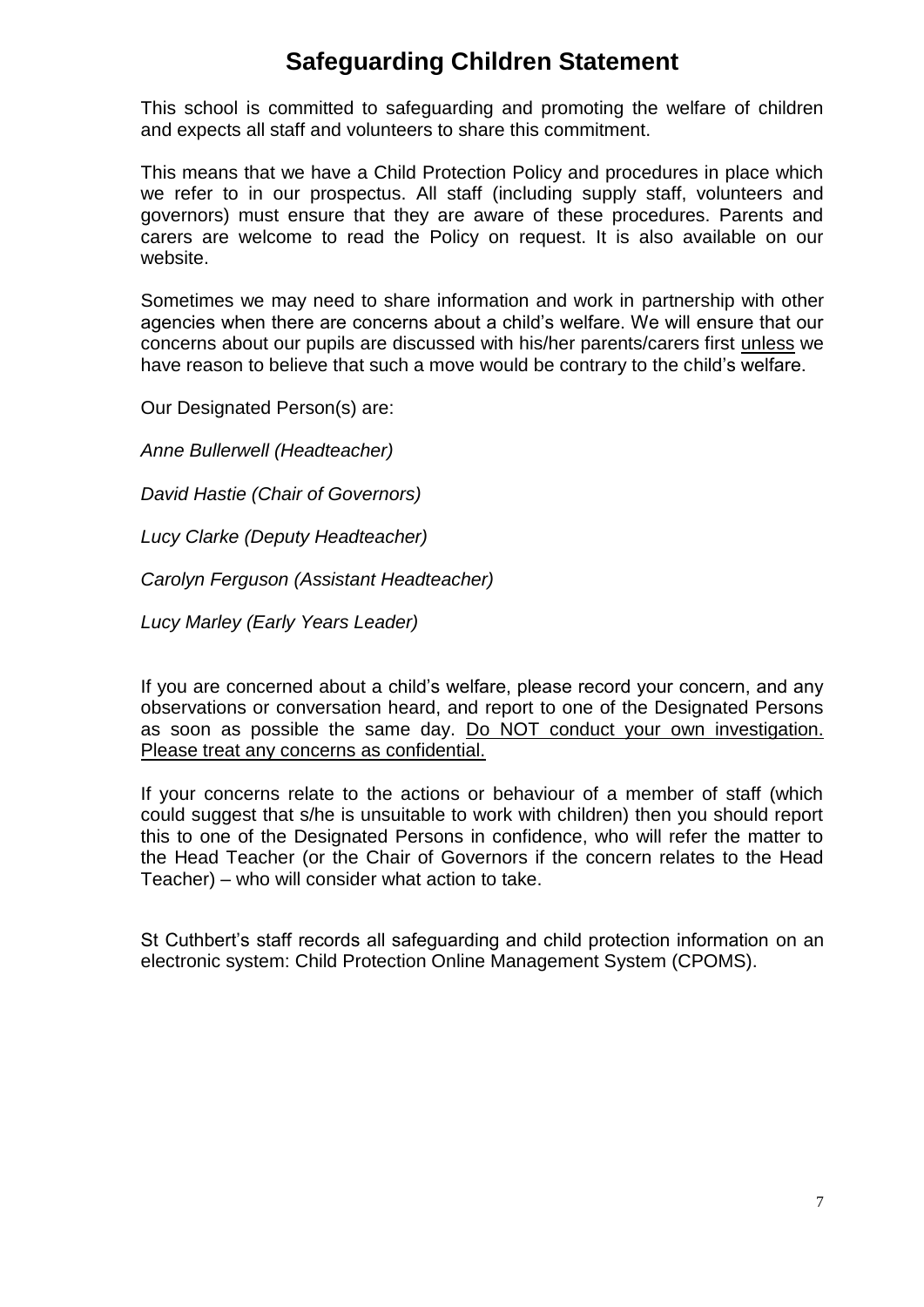## **Prevent Duty Statement**

The school recognises its duty to protect our students from indoctrination into any form of extreme ideology which may lead to the harm of self or others. This is particularly important because of the open access to electronic information through the internet. The school aims to safeguard young people through educating them on the appropriate use of social media and the dangers of downloading and sharing inappropriate material which is illegal under the Counter-Terrorism Act.

The school vets all visitors carefully and will take firm action if any individual or group is perceived to be attempting to influence members of our school community, either physically or electronically. Our definition of radical or extreme ideology is 'a set of ideas which could justify vilification or violence against individuals, groups or self.'

Staff are trained to be vigilant for spotting signs of extremist view and behaviours and to always report anything which may suggest a student is expressing opinions which may cause concern.

Our core mission of diversity permeates all we do. We place a strong emphasis on the common values that all communities share such as self-respect, tolerance and the sanctity of life. We work hard to broaden our students' experience, to prepare them for life and work in contemporary Britain. We teach them to respect and value the diversity around them as well as understanding how to make safe, wellconsidered decisions.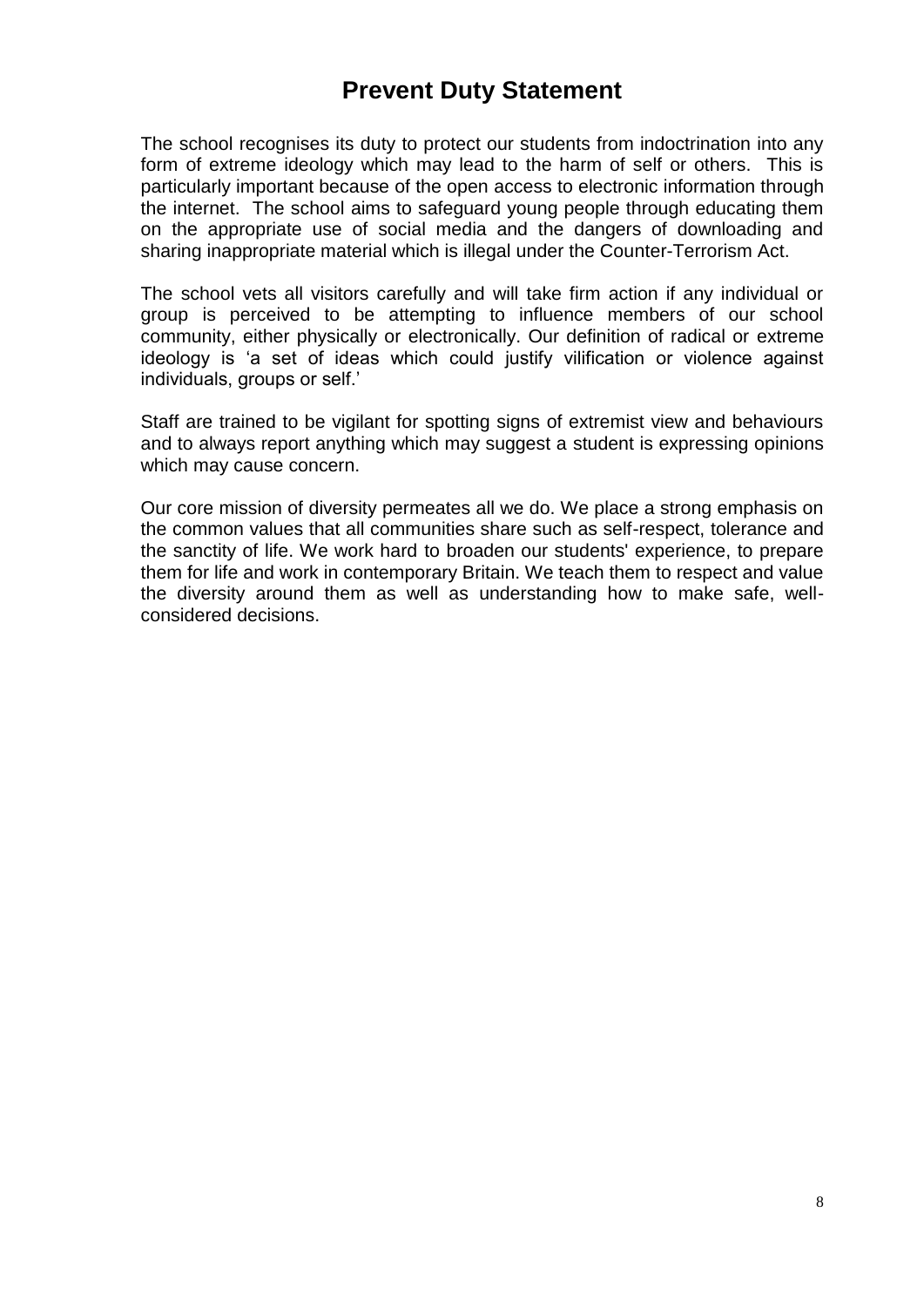## **Special Educational Needs and Disability (SEND)**

Our Special Educational Needs and Disability policy operates in accordance with "The Code of Practice on the Identification and Assessment of Special Educational Needs." The day to day management of the policy is the responsibility of the school's Special Educational Needs Co-ordinator. Detailed records, plans and review notes must be kept. Children's Special Educational Needs are identified, assessed and provided for according to their needs. Parents are informed at all stages and actively encouraged to become involved.

Some children within the school population will have special needs resulting from an exceptionally high level of ability in a particular area. These children are provided with a high level of challenge in the identified area, so that they are able to work to their potential. We welcome the enrichment which more able children bring to the life of the school, and provide a stimulating and demanding curriculum for them.

More able children are identified through ongoing teacher assessment and performance in formal test situations. Their names are placed on a register which includes details of the particular provision that will be made for them. Usually this will take the form of providing appropriate extra-curricular activities or extension classes. We aim to keep the parents of these children fully informed of the provision made.

Mrs Lindsey Roberts is the school's Special Educational Needs Co-ordinator **(SENCo).**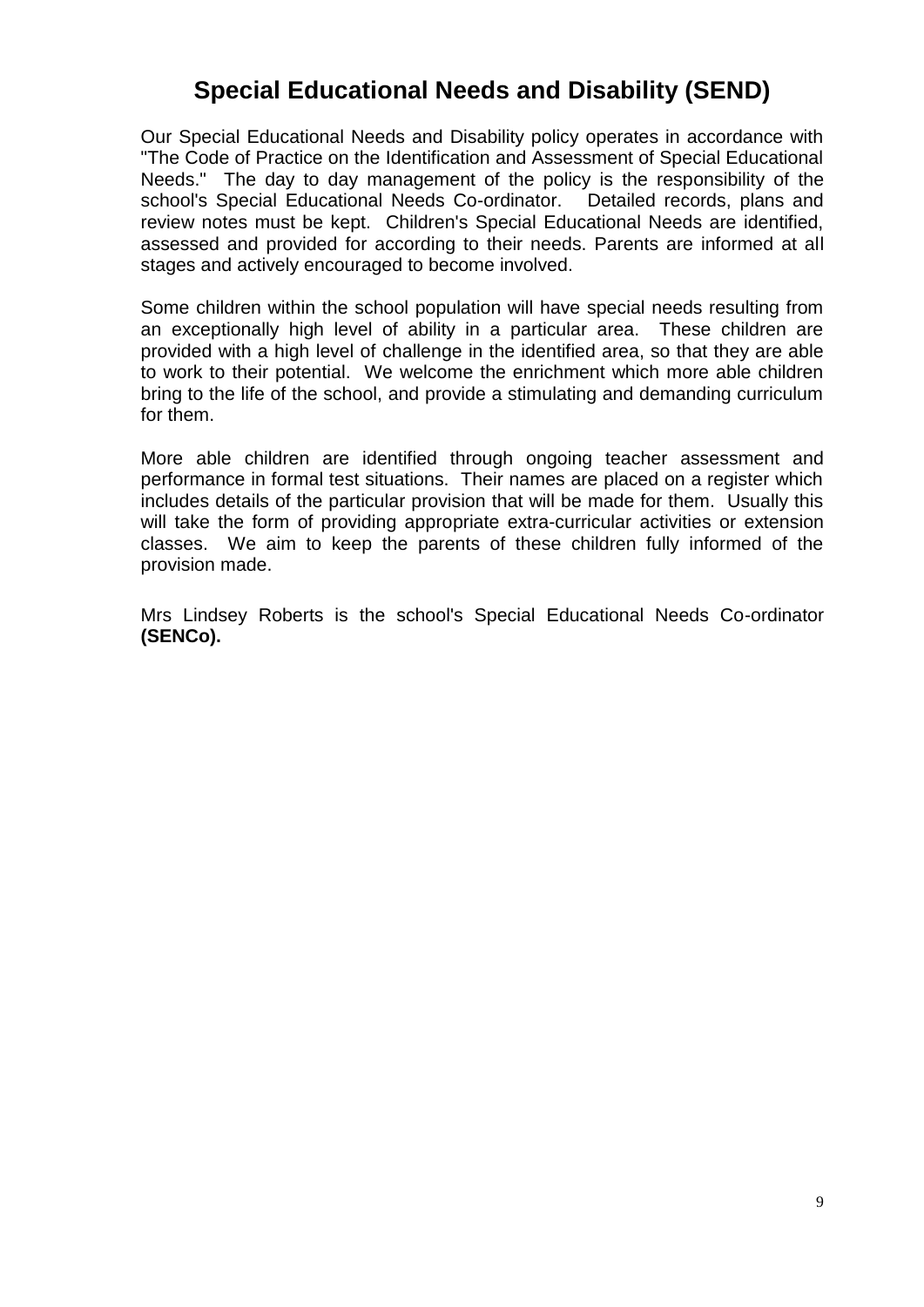# **Governors' Statement of Behaviour Principles**

## **Principles**

- Every child has the right to learn but no child has the right to disrupt the learning of others.
- Everyone has a right to be listened to, to be valued, to feel and be safe.
- Everyone must be protected from disruption or abuse.
- St Cuthbert's is an inclusive school: all members of the school community should be free from discrimination, harassment, victimisation and any other conduct that is prohibited by or under the Equality Act 2010.
- It is expected that all adults  $-$  staff, volunteers and governors  $-$  will set excellent examples to the children at all times.
- We seek to give every child a sense of personal responsibility for his/her own actions.
- The school's Behaviour and Discipline Policy will ensure that there are measures to encourage good behaviour, self-discipline and respect, and prevent all forms of bullying amongst pupils; it also provides guidance on use of reasonable force. Where there are significant concerns over a pupil's behaviour, the school will work with parents to strive for common strategies between home and school.
- The school will seek advice and support from appropriate outside agencies where concerns arise over a child's behaviour.
- The school's Behaviour and Discipline Policy will clearly reflect the school's approach to exclusions.
- The school's Behaviour and Discipline Policy will set out the disciplinary action that will be taken against pupils who are found to have made malicious accusations against school staff.
- The school will fulfil its' legal duties under the Equality Act 2010 in respect of safeguarding, children with special educational needs and all vulnerable children.
- The school will keep abreast of current issues and initiatives with regard to Health and Safety at Work Act 1974 and related regulations.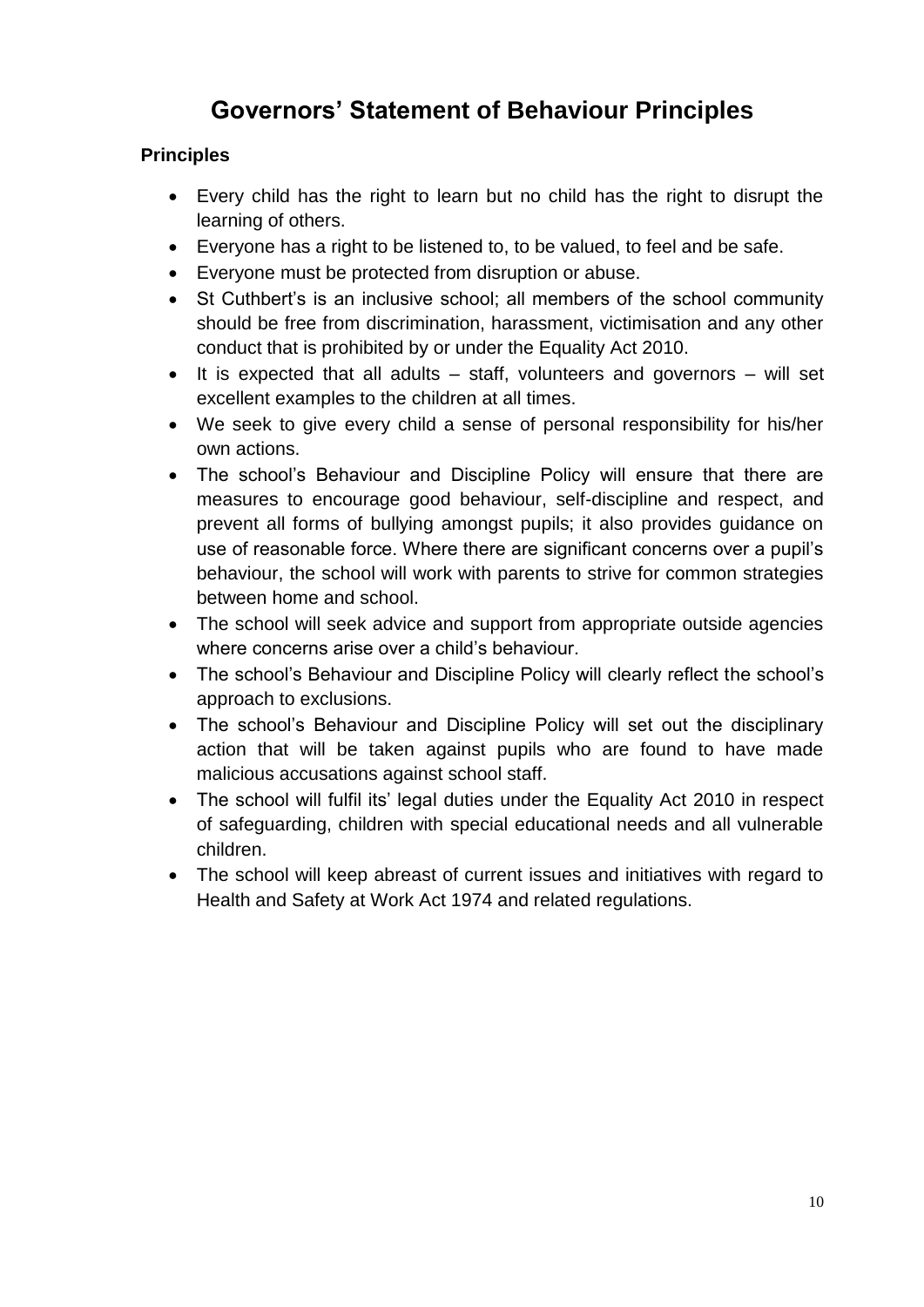# **School Information and Organisation**

## **Attendance**

Regular school attendance is vital for your child's education and their social skills. Your child's attendance is recorded twice every day, and a percentage is calculated to ensure regular attendance is being maintained. We understand that sometimes children are ill and that not all medical appointments can be done outside of school hours. This is taken into account when setting a benchmark for acceptable levels of attendance. We use a traffic light system to monitor your child's attendance. If your child's attendance drops below 96%, we may arrange a meeting with you to discuss ways in which we can support you and your child with attendance.

It is important we are aware of the reason why your child is absent from school and school must be informed on the first day of absence; all information is confidentially recorded for safeguarding reasons. If you feel unable to discuss with the office staff, a senior member of staff will be happy to speak to you.

To ensure your child attends school regularly we ask that you:

- Only keep your child off school if you believe they are genuinely too ill to attend.
- Make all medical appointments out of school hours; if this is not possible, ensure that your child is only absent for the duration of the appointment and attends school either before or after the appointment. This is particularly important when pupils receive regular dental treatments. Parents should inform school of all appointments via the school office, providing a copy of the appointment letter.
- Take holidays only during the official school holidays. If this is impossible, please collect a Leave of Absence Form from the school office.
- Ensure that your child is punctual to school each morning.
- Ensure that if the absence is unavoidable, your child makes every effort to catch up the work missed.

|               | Reception/KS1           | KS <sub>2</sub>      |
|---------------|-------------------------|----------------------|
| School Opens  | 8.45 a.m.               | 8.45 a.m.            |
| Lunch Break   | 11.45 a.m. – 12.45 p.m. | $12.00 - 12.45$ p.m. |
| School Closes | $3.00$ p.m.             | 3.00 p.m.            |

It is important that children are sent to school promptly for the start of the school day. Equally, it is important that parents are prompt collecting their child at the end of the day so as not to cause the child distress. Children are allowed into the school building from 8.45am. The school gates open at 8.40am.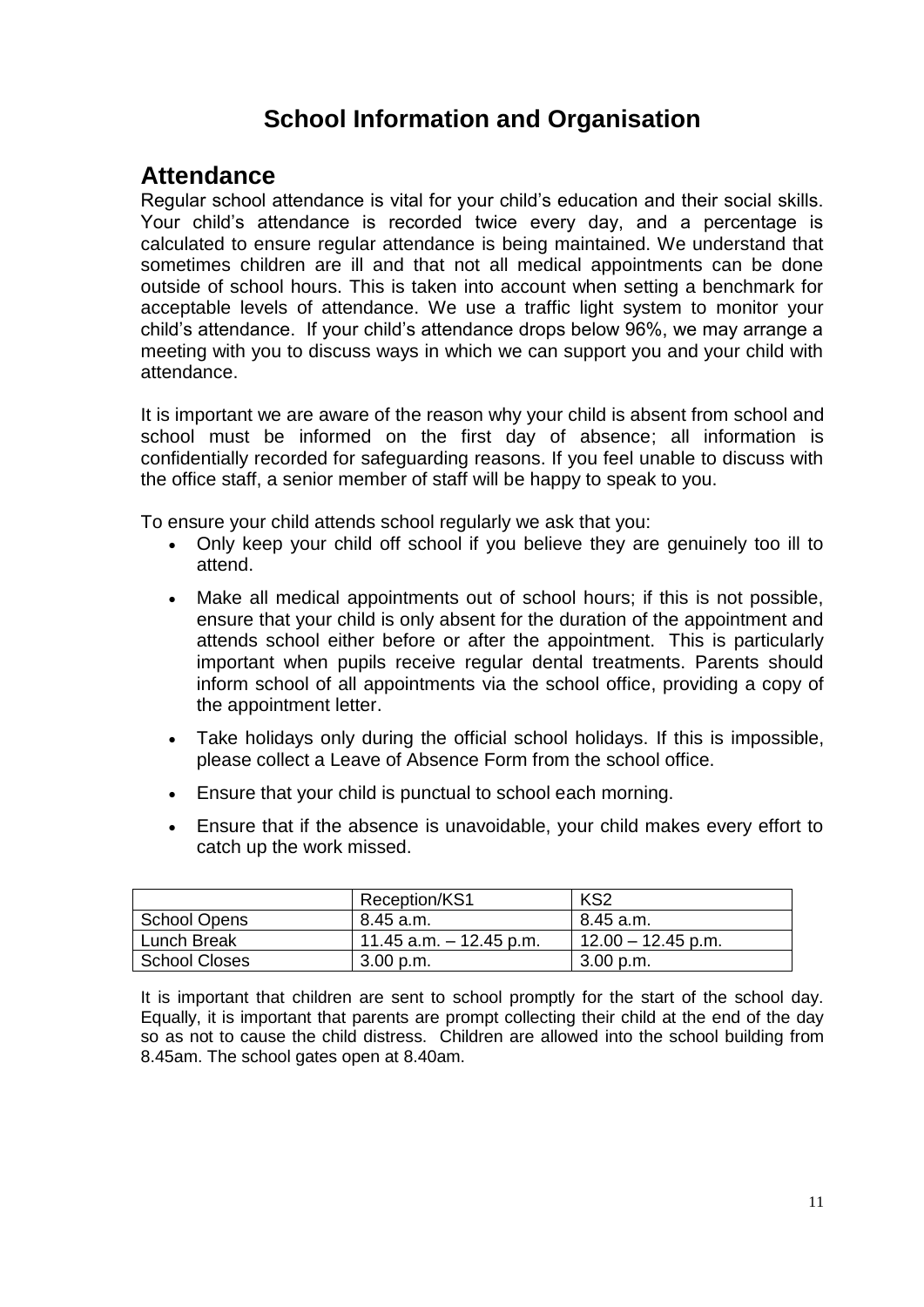## **School Meals**

Mid-day meals are provided at school. Those children not eating a school dinner may bring a packed lunch in a container with the child's name clearly marked on it. Glass bottles are not allowed.

Parents receiving any of the following benefits are entitled to claim free school meals for their children.

Income Support, income-based Jobseeker's Allowance, income-related Employment and Support Allowance, support under Part VI of the Immigration and Asylum Act 1999, the guaranteed element of Pension Credit, Child Tax Credit (provided you're not also entitled to Working Tax Credit and have an annual gross income of no more than £16,190), Working Tax Credit run-on - paid for 4 weeks after you stop qualifying for Working Tax Credit, Universal Credit - if you apply on or after 1 April 2018 your household income must be less than £7,400 a year (after tax and not including any benefits you get) Application forms are available from the school office and when completed should be returned to school.

Dinner money is collected weekly. We have an online payments system which enables you to pay safely and securely for dinner money, school trips, sports clubs etc.

## **Universal Infant Free School Meals (UIFSM)**

From September 2015, all pupils in Reception, Year 1 and Year 2 will be entitled to a FREE SCHOOL MEAL. To qualify for this meal, a UIFSM registration form must be completed for each pupil. Registration forms can be collected from the school office.

## **Breakfast Club and After School Club**

We run a Breakfast Club which operates from 8.00am to 9.00 every morning; breakfast consists of cereal, toast, fruit and juice.

We run an After School Club which operates between 3pm and 6pm.

Please contact the office for further information.

## **Parking Around School**

The roads around school can be extremely busy, especially around drop off and pick up times. Please walk to school wherever possible. If you do need to drive, please ensure that if you are parking in the streets around school that you consider the health and safety of the children and residents in the local area. Road markings clearly show that there is no dropping off anywhere along the double yellow lines or Keep Clear signs at all of the entrances to school. Please take into account the residents who live next to the school and park considerately, keeping driveways accessible for the residents at all times. The school car park is for staff parking only.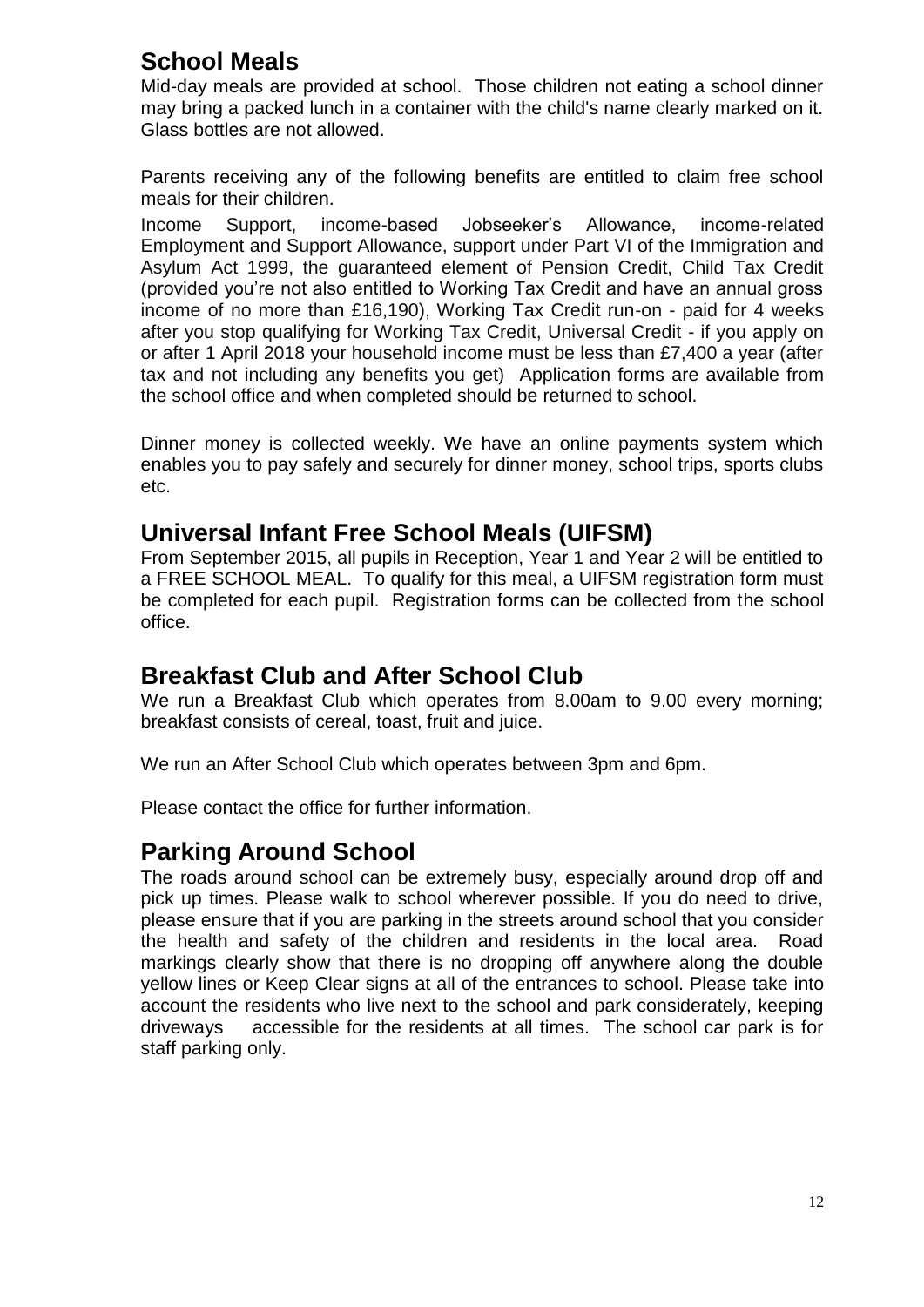# **Walking Bus**

Parents and carers can drop children off at the corner of Hillsview Avenue with a member of school staff next to the St Cuthbert's R.C. Church. A member of staff will be there from 8:40am; they will leave to walk to school at 8:55am. Children will be given a high visibility jacket to ensure they can be seen easily as they are walking together along the footpath.

# **School Uniform**

As a great number of children come to school in similar coats, wellingtons etc. we suggest that all clothing is labelled or named in some way. School uniform is available from most department stores and the school sweatshirt/t-shirt is available from school.

| <b>Winter</b> | Pale blue polo shirt                  |
|---------------|---------------------------------------|
|               | Royal blue jumper/cardigan/sweatshirt |
|               | Grey trousers, either long or short   |
|               | Grey skirt/pinafore dress             |
|               | Black shoes or plain black trainers   |
| <b>Summer</b> | Pale blue polo shirt                  |
|               | Grey trousers or shorts               |
|               | Blue gingham dress                    |
|               | Black shoes or plain black trainers   |
| P.E.          | Navy blue/black plain shorts          |
|               | Navy blue/black plain jogging bottoms |
|               | White "T" Shirt                       |
|               | <b>Black plimsolls or trainers</b>    |
|               |                                       |

Children are encouraged to wear sensible footwear. High heels are not suitable in school. All children need a pair of indoor shoes or black plimsolls to wear inside. Outdoor shoes are not allowed to be worn in the classrooms.

## **Jewellery**

## **Early Years (Nursery and Reception)**

EYFS children are strongly discouraged from wearing any jewellery at all because of the active and physical nature of the curriculum which is experienced throughout Nursery and Reception. If children do have pierced ears, parents must cover the studs with suitable tape to ensure the safety of their children at all times.

## **KS1/KS2**

A discreet watch and small stud earrings are the only items of jewellery allowed to be worn in school. Watches and earrings must be removed for P.E.

Elaborate hair bobbles, slides or clips are also strongly discouraged because of health and safety risks. Hair extensions are also not allowed for health and safety reasons.

Children are not allowed to wear nail varnish or have extreme haircuts. We define extreme haircuts as hair which is too short (where the child's scalp is visible or less than a Grade 2) or has designs shaved into it with a shaver. Mohican hairstyles and mullet hairstyles are also unacceptable as is dyed or spray coloured hair.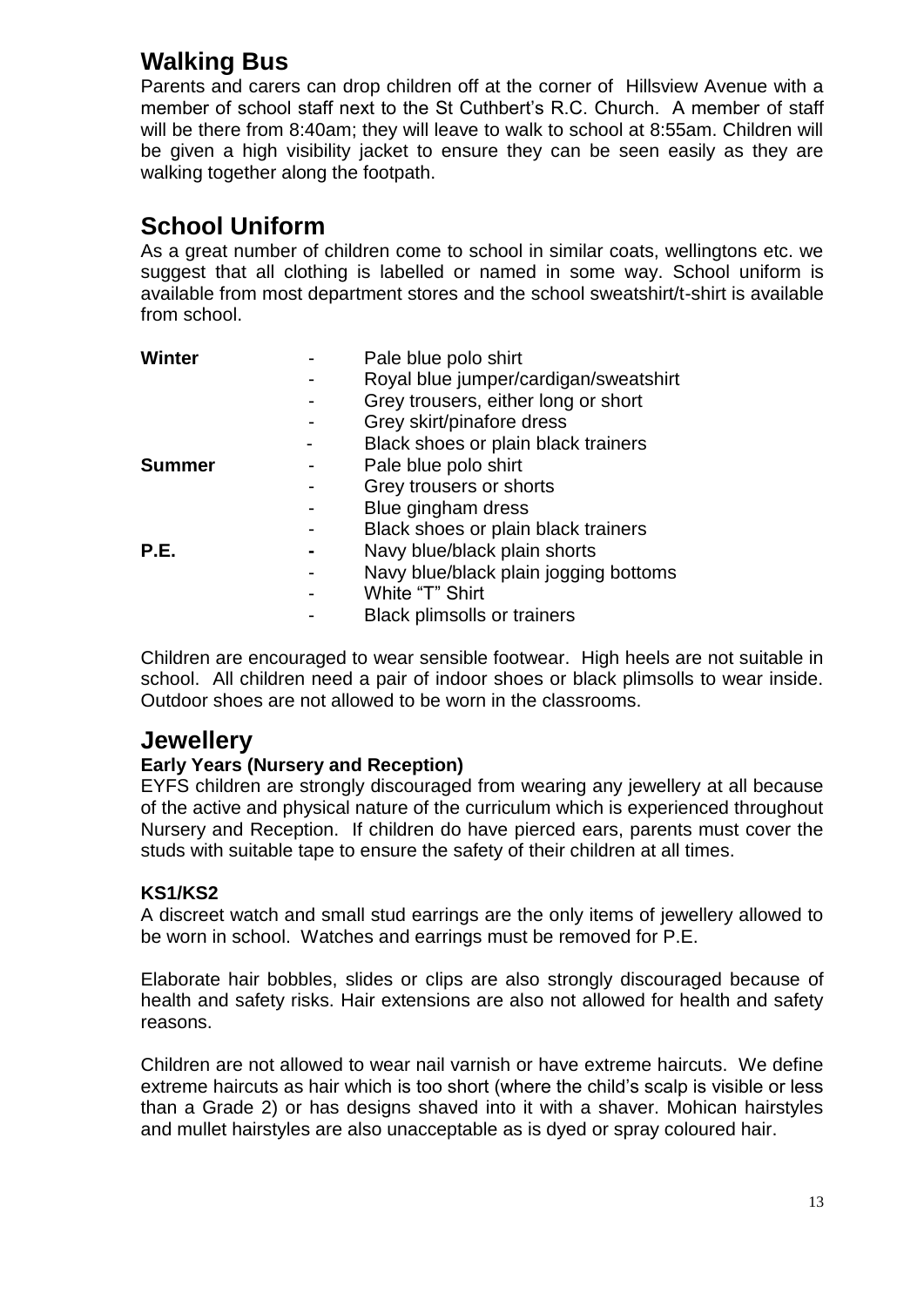# **Curriculum Content and Organisation**

In the primary school, the National Curriculum is structured in three phases of learning:-

- 
- Early Years  **Children aged 3 -5**
- 
- Key Stage 1 children aged 5 7
	- Key Stage 2  $\qquad \qquad$  children aged 7 11

## **Early Years Curriculum**

The curriculum in the Reception Year is organised into six broad areas of learning:

## • **Personal, Social and Emotional Development**

This includes developing self-confidence, learning to respond to expectations of behaviour, and knowing the difference between right and wrong.

• **Communication, Language and Literacy (Reading and Writing)**

We focus on developing the ability to talk confidently and clearly and to listen carefully. We encourage the children to enjoy stories, songs and poems, to recognise letters, and the sounds that correspond to them, and to read and write an increasing range of familiar words.

## • **Mathematical Development**

We use rhymes songs and games to develop an understanding of maths. The children learn to count in various ways, to recognise numbers and order them. They experience activities involving weighing and other types of measurement and are made aware of shapes and space.

## • **Knowledge and Understanding of the World**

This area is concerned with exploring and finding out about the world, and learning to ask questions about it. The children find out about past events in their lives and their families' lives. They will start to find out about different cultures and beliefs.

#### • **Physical Development**

We teach the children to move confidently, control their bodies, and use simple equipment like bean-bags and balls.

• **Creative Development**

The children have the opportunity to make a wide variety of things, to explore colours and shapes and to listen to and make their own music.

## **Outdoor Learning**

Outdoor learning and play is a huge part of our Early Years Curriculum. Nursery have their own 'Rainbow Garden' which is filled with a wide range of resources and areas to support and develop learning through play. Reception have their own 'Butterfly Garden' which again is filled with a huge range of equipment and resources providing opportunities for our 4-5 year olds to develop their learning further.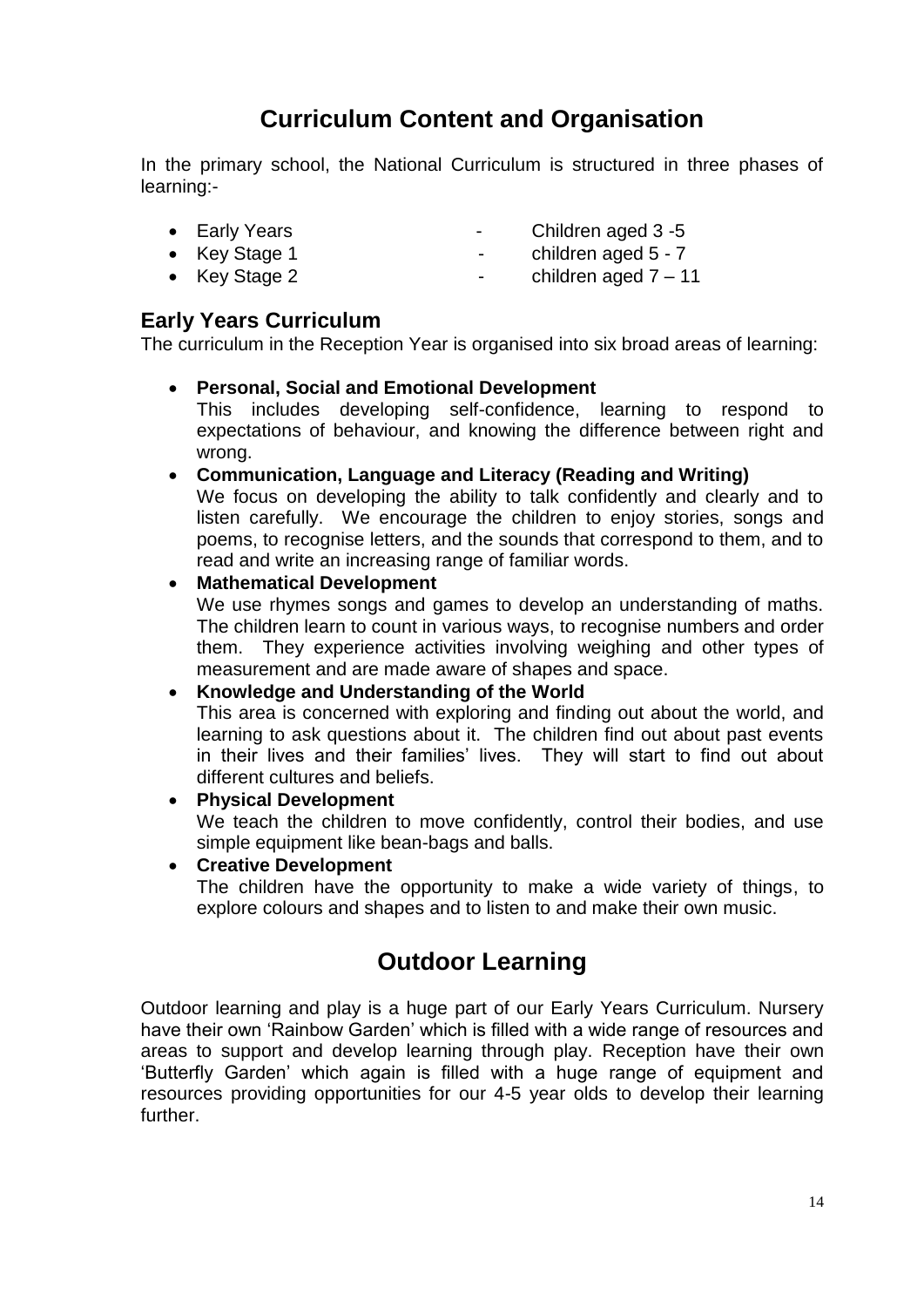# **Curriculum Details for Key Stage 1 and 2**

#### **Religious Education**

Religious Education is at the heart of the curriculum in our School. It is part of our distinctive mark. Religious Education seeks to encourage children to come to an understanding and appreciation of the religious dimensions of questions about life, dignity and purpose. The aim of the programme is to explore such questions through the Catholic tradition. Class Masses, Assemblies and Liturgies are celebrated by children and staff on a regular basis.

#### **English**

This is the study of language in both its oral and written form. We aim to develop skills in speaking, listening, reading, writing and spelling.

#### **Speaking and Listening**

We aim to help children become able and confident communicators. As such, children will be equipped to deal with many learning and social situations.

#### **Reading**

Reading is presented to the children as an enjoyable and useful activity. combination of strategies is used in the teaching of reading. This enables the children to develop a range of reading skills. A variety of materials are used to ensure structured progression and provide a breadth of reading experience. We are proud of our well stocked library. Parents are actively involved in the development of reading, both in school and at home.

#### **Writing**

We aim to develop both the formal skills of written communications as well as expressive and creative styles. Throughout the school, children have the opportunity to write for a variety of audiences and to suit different purposes. There is emphasis on presenting work attractively and with pride. The joining of letters is encouraged from an early age to facilitate fluency of writing.

#### **Spelling**

The development of spelling is given high priority. Phonic and visual techniques are taught to the children in order to help them become confident and competent spellers.

#### **Mathematics**

Maths is part of our everyday lives. The children are challenged to solve problems using a variety of strategies in order to grow in confidence and to improve their self esteem. Alongside this method is traditional teaching which allows for exploration, observation, manipulation and discussion to develop. The children are encouraged to develop quick mental recall, to estimate and approximate and to see patterns and relationships.

#### **Science**

The children are encouraged to approach science in an investigative way. In order to develop their scientific knowledge the children are encouraged to ask questions and make predictions.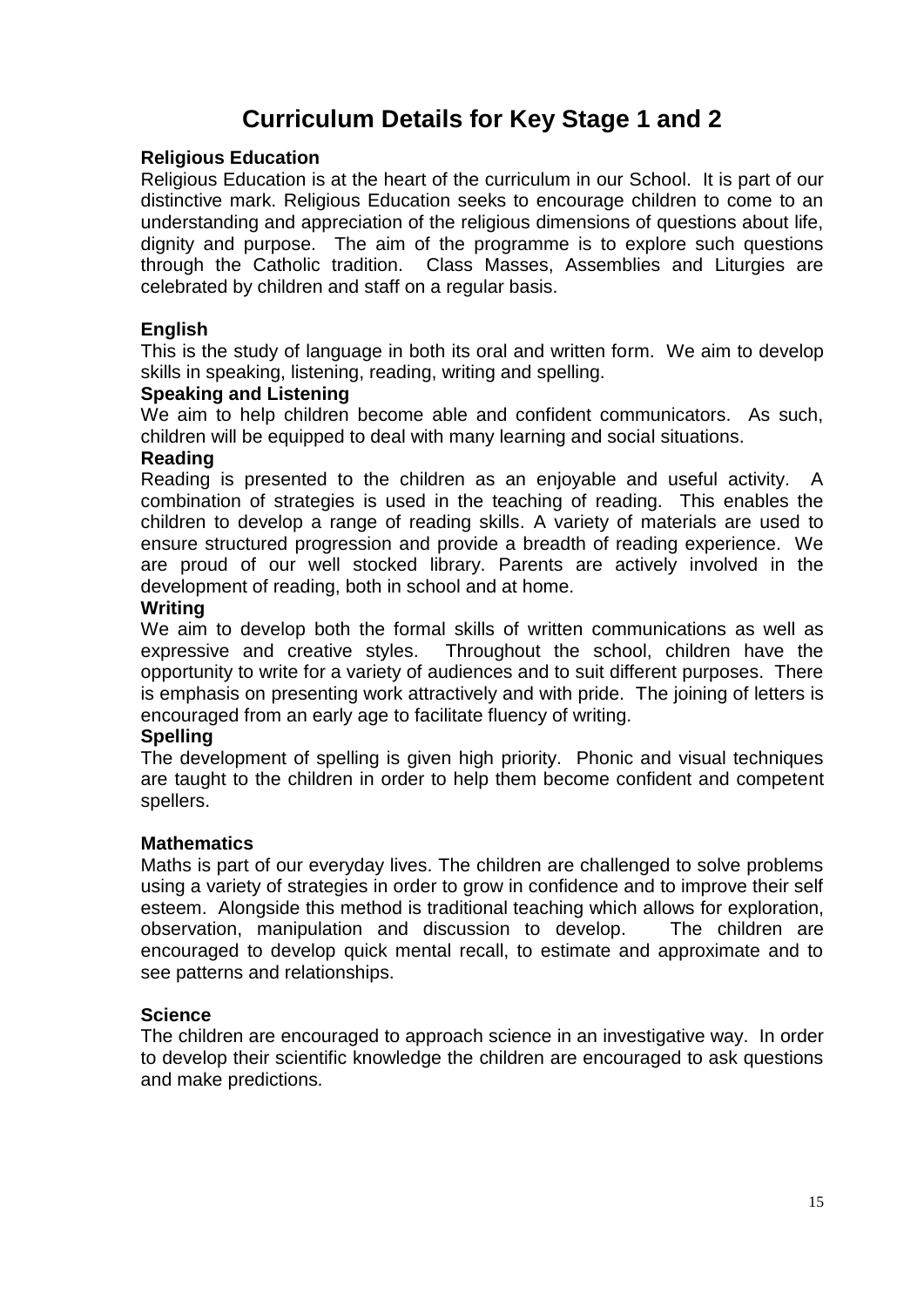## **Computing**

Every child from Nursery through to Year 6 will be given the opportunity to use a computer and any relevant software on a regular basis during the school year. All work in ICT is related very much to everyday life.

### **Physical Education and Sports**

Physical Education educates young people in the purposeful use and knowledge of their bodies. It should ensure that children experience fun, enjoyment and satisfaction through the areas of games, dance, gymnastics, athletics and swimming.

#### **Design and Technology**

Design Technology is all about solving real problems through practical activities such as model making, designing posters, programmes etc.

#### **History**

Learning about the past helps children make sense of the world in which we live. It makes them aware that the past shapes the customs and beliefs of communities around the world. The main aims of history are: to help children have a sense of identity through learning about the development of Britain, Europe and the world.

#### **Geography**

The children are encouraged to develop an understanding of place. This starts from a study of where they live towards an awareness of similar and contrasting places in the United Kingdom and wider world.

#### **Art and Design**

Through art, our children can develop knowledge, understanding and appreciation of a variety of cultures.

#### **Music**

Through music we hope to meet the needs of individual children giving them a chance to participate in musical activities. The children are encouraged to become: performers through singing and instrument playing; creators of Music, using voice, percussion, tuned and untuned instruments.

## **Sex and Relationships Education (SRE)**

Sex and Relationships is taught as both as a discrete subject and as part of the process of unfolding and teaching the children about God's plan for their growth and development within a caring Christian Community.

Central to our belief as a Christian Community is the realisation that every child has an entitlement to quality education because each is a gift from God. We try to reflect this awareness in the way we speak to children, listen, praise, admonish and encourage them.

In all areas of school life, we encourage children to ask questions and when these questions relate to sexual characteristics or behaviour we answer them simply and honestly in a manner appropriate to the age, understanding and maturity of the child asking the question and keep this same consideration in mind if the question is addressed in the context of a classroom discussion.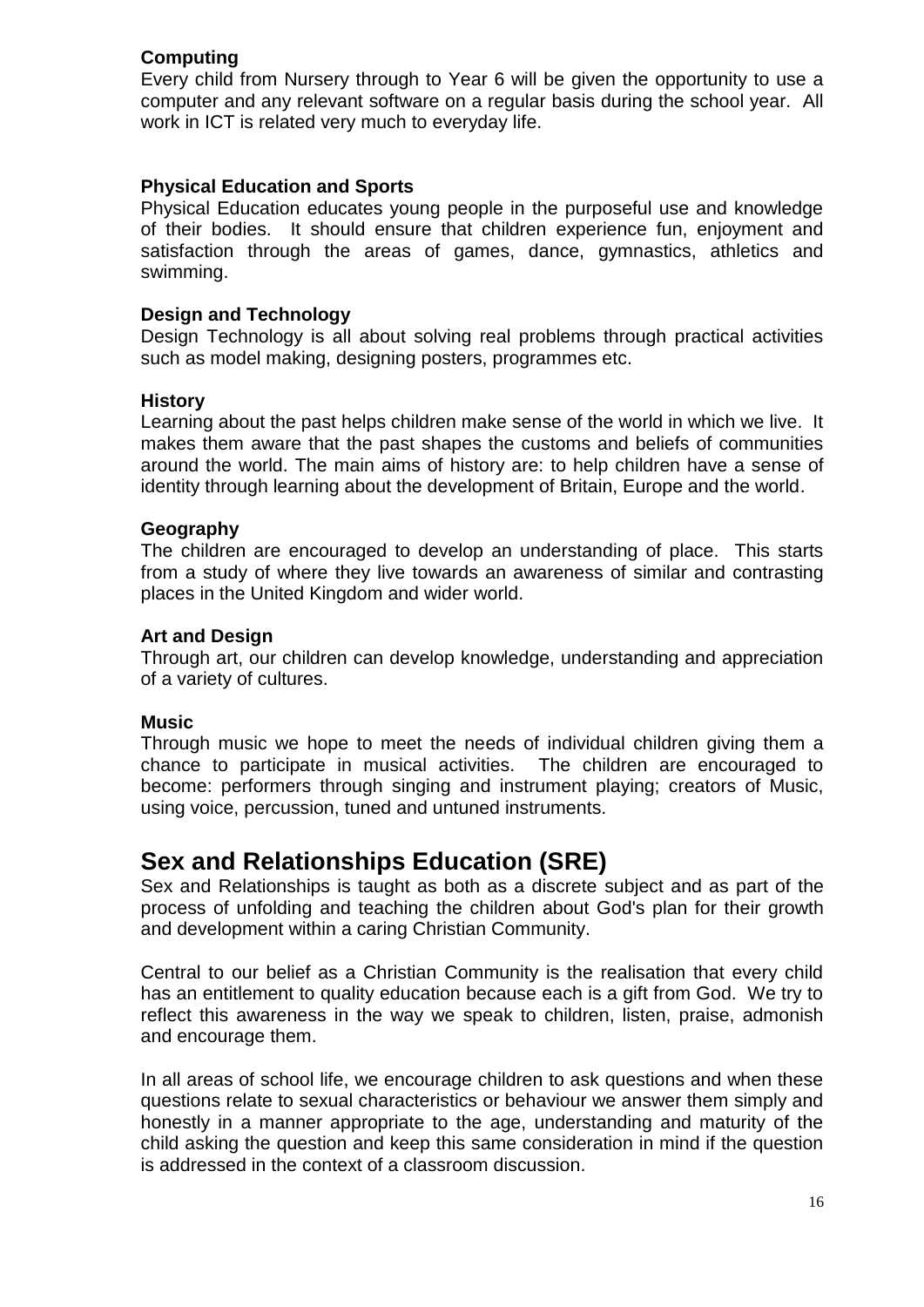Our aim is to give an all round health education appropriate to each child at each stage of their development which can become a natural part of their spiritual and moral growth. In these different ways, children will look at healthy lifestyles, growth and change in living things as well as focusing upon the responsibilities in relationships beginning with self and moving on through families to friends and what it takes to form lasting and loving relationships.

Parents can withdraw their children from all or part of sex education that does not form part of the statutory National Curriculum. If any parent is unhappy about the decision to teach what is taught in our school and wishes to withdraw their child from this specific area of education completely, they have the right to make their views known to the Governing Body. Parents and carers are always notified when SRE is being taught, giving them plenty of opportunity to see what is being covered enabling an informed decision to be made.

## **Outdoor learning**

We have a huge amount of space for developing learning opportunities outside of the classroom. These include an outside classroom area adjacent to both our Year 1 and Year 2 classrooms which are used all year round to extend and develop learning through play. We also have a 'Forest School' complete with a nature trail, fire pit and bug hotel. We use the outdoors to support and develop teaching and learning across the whole curriculum and it is particularly beneficial in promoting children and the staff's [positive mental health and well-being.

## **Behaviour for Learning**

Expectations for positive learning behaviour is high at St Cuthbert's. Outstanding behaviour makes highly effective teaching and learning possible. Our academic and social standards cannot be achieved if they are impeded by negative behaviour therefore the continued support of parents is essential.

## **General Rules of the School – "The Golden Rules"**

**Do be gentle. Don't hurt anybody.**

**Do be kind and helpful. Don't hurt people's feelings.**

**Do listen. Don't interrupt.**

**Do work hard. Don't waste your own or other people's time.**

**Do look after property. Don't waste or damage it.**

**Do be honest. Don't cover up the truth.**

These rules are a set of moral values, which are intended to help our children to grow into honest and trustworthy people. The whole school can live under the same umbrella of agreed and commonly held values.

## **Health and Medical Care**

## **Holidays and Illnesses**

Please avoid taking your child out of school for a holiday in term time. In the event that you intend to take a holiday during term time you will need to fill out a 'Leave of Absence' form available from the school office. If your child has a medical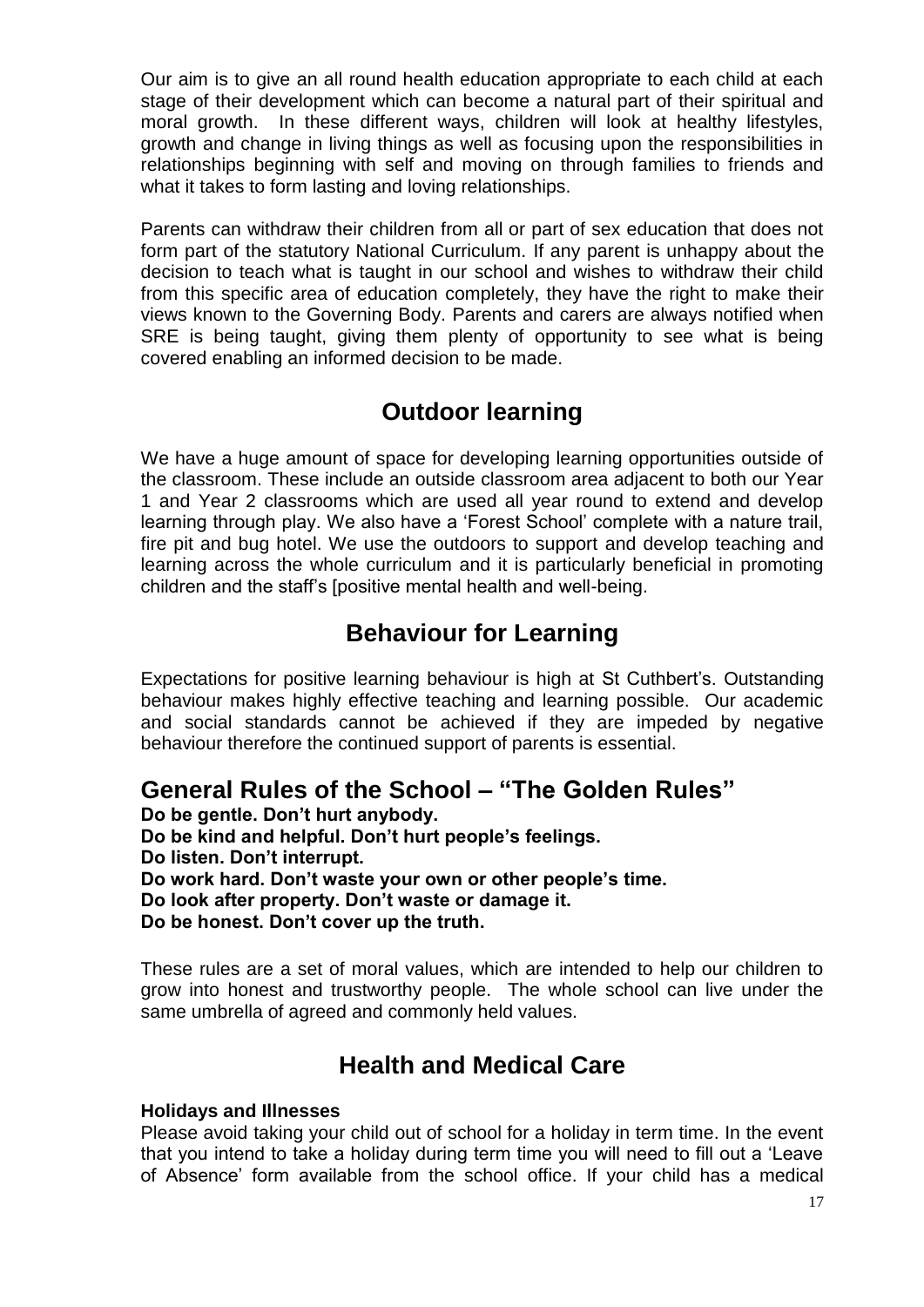appointment during the school day please inform the office and provide them with a copy of your confirmation of the medical appointment.

In the event that your child is ill, please inform the school by ringing the main office and leaving a message on the answer machine. If your child has had diarrhoea and/or been vomiting school policy advises parents not to send their child to school until 24hrs after the last time they experienced these symptoms. This is to prevent stomach viruses being passed to other children.

#### **Asthma Register**

Parents are asked to inform school if a child suffers from asthma with details of frequency/severity of attacks.

#### **Allergies**

Parents are also asked to inform the school of any allergies their child may have. This information is usually verified by the child's doctor and then any written documentation is shared with the school.

#### **Emergencies and Accidents**

Parents are asked to give a telephone number or address at which they can be contacted in the event of an emergency. Please give an alternative number in case you are not available. If this information changes, please inform the school office immediately.

There are several first aiders in school. Mrs. Gregson is the Lead First Aider and is responsible for overseeing the treatment of minor injuries and illnesses in the school. If the child is involved in an accident which we feel requires hospital treatment, you will be contacted immediately and asked to take your child to the Accident and Emergency Department at Royal Victoria Infirmary. If we cannot contact you, a member of staff will take your child to the hospital. If stitches or more serious medical treatment is required, parental permission must be given therefore it is vital that we should be able to contact you in such cases.

#### **Please ensure that your contact details are shared with the school and that they are current and relevant.**

#### **Health Services**

Sight and hearing tests are carried out at regular intervals and parents are informed if any treatment is needed after these tests.

#### **Medicines**

Medicines may not be administered at school unless a child has a long term health problem such as asthma or diabetes. Parents are asked to complete an asthma questionnaire so that children with asthma can be added to our Asthma Register.

#### **Please note, inhalers and medicines are kept in a central place for ease of access.**

## **Charges for School Activities**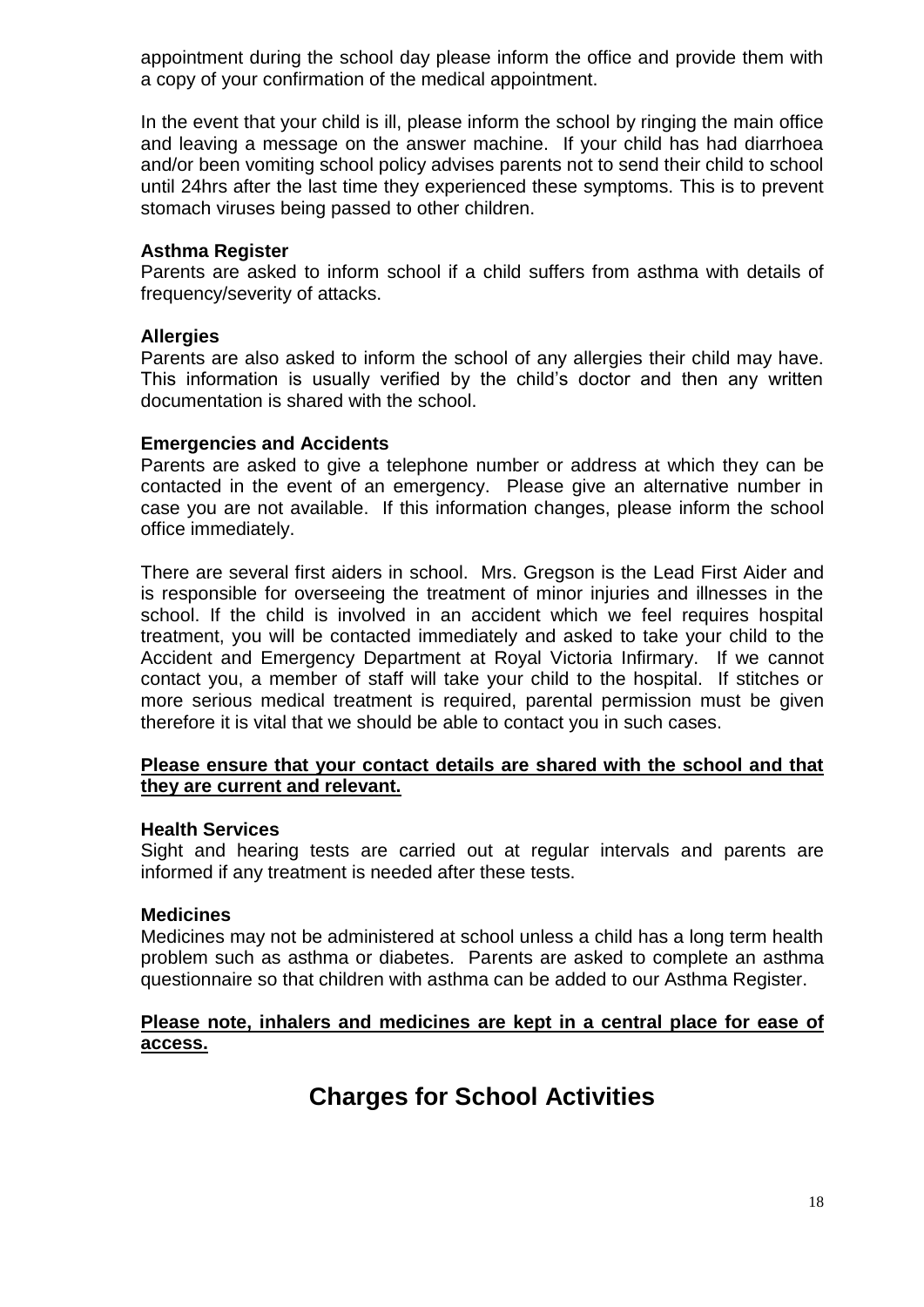Nothing in legislation prevents a school Governing Body or Local Authority from asking for voluntary contributions for the benefit of the school or any school activities which require monetary funds.

Where there are not enough voluntary contributions, and there is no way to make up the shortfall, for example school funds and/or fundraising activities, then there is the possibility that the activity could be cancelled.

If parents/carers would like their children to participate in activities which require extra funding but are financially unable to do so, please contact the school office for advice in this matter.

## **Communication between home and school**

Parents are warmly invited and encouraged into school. It is not necessary to make an appointment to see the Headteacher although you may wish to do so.

The Website is updated regularly – **[www.stcuthbertsk.newcastle.sch.uk](http://www.stcuthbertsk.newcastle.sch.uk/)** and we have a very popular Facebook page wand Twitter feed which are also updated regularly.

Parents' Evenings are held twice per year during the day and in the evening to give parents the opportunity to discuss their child's progress with his/her teacher. School reports are provided for parents at the end of the summer term. The school also hosts 'Welcome Meetings' in the Autumn Term for each class and we host regular workshops whereby information about the curriculum and teaching learning can be shared with parents and carers to enable them to support their children through school.

## **Community Links**

The school runs an enthusiastic Parent, Teacher and Friends' Association (PTFA) which organises a variety of social events and activities throughout the year. These take place both in and out of school hours and all monies raised are used to buy resources and equipment for the school. Every parent is automatically a member of the PTFA.

Throughout the course of the year members of the local community are invited into the school e.g. School Assemblies, Carol Services. Older pupils in the school visit the elderly living in sheltered accommodation every Christmas to sing carols.

There are strong links between the school and parish. Children regularly join the parish community for Mass and other celebrations in the church. The parish Mass is celebrated in the school chapel each Tuesday during term time at 9.30am. Parishioners are always made very welcome at school social events and activities.

Parents and friends are invited to whole class assemblies and masses in which the children lead our school community in prayer and worship.

## **Transfer to Comprehensive School**

At the age of eleven years, children transfer into the City Comprehensive system. Boys may go on to St. Cuthbert's High School and the girls may go on to Sacred Heart Catholic High School. If a mixed school is desired, both boys and girls can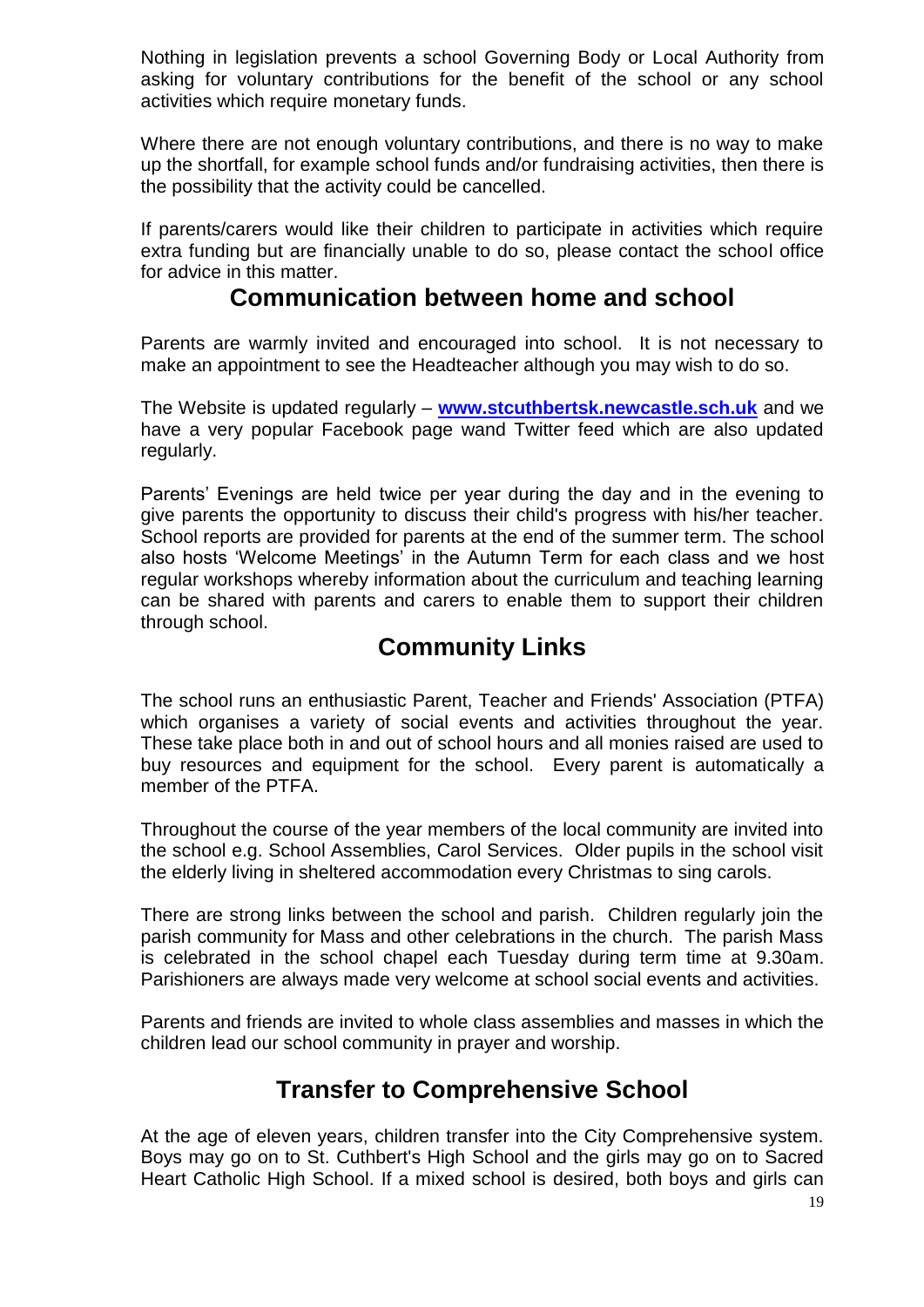opt for St. Mary's Comprehensive. Parents have the right to apply to send their child to any school of their choice; however, transfer to a Catholic Comprehensive School is not automatic for non-Catholic children.

Admission to a Catholic high school is at the discretion of the Governing Body of the individual school to whom a written request should be made.

# **Complaints Procedure**

The Governors wish to ensure that, as far as possible, difficulties and problems are settled in discussion between the Headteacher and Parents. This makes for harmonious home - school relationships in the interest of the child. However, should any parent consider that the school is failing to meet the legal requirements of the National Curriculum, the procedure to be followed is set out below:-

- 1. Minor complaints should be dealt with by the class teacher in the first instance. If a parent is not satisfied, the Headteacher is to be contacted.
- 2. All serious complaints must be made known to the Head Teacher at the earliest opportunity, so that an investigation can take place. Every effort will be made on that occasion to deal with the problem.
- 3. A parent who is still not satisfied should contact the Chair of Governors who will endeavour to find a solution acceptable to all parties.
- 4. If there is still no resolution, a formal report will be prepared by the Chair of Governors and presented to the Governing Body. A small committee will be empowered to make a decision in the light of the evidence.
- 5. If the complaint is still not resolved to the satisfaction of all concerned, the complainant will have the right of appeal to a separate body appointed by the Governors.
- 6. If neither the Headteacher nor the Governing Body provides satisfactory solutions, a complaint can then be made directly to the Education Committee by contacting the Director of Education.
- 7. If the unresolved complaint concerns religious education and collective worship, the Diocesan Authorities should be contacted.
- 8. In the final instance, the complaint can be referred to the Secretary of State for his consideration.

**The information in this prospectus was correct at the time of printing. It should not be assumed that there will be no change affecting the arrangements or matters described either before the start of, or during, that year or in relation to subsequent school years.**